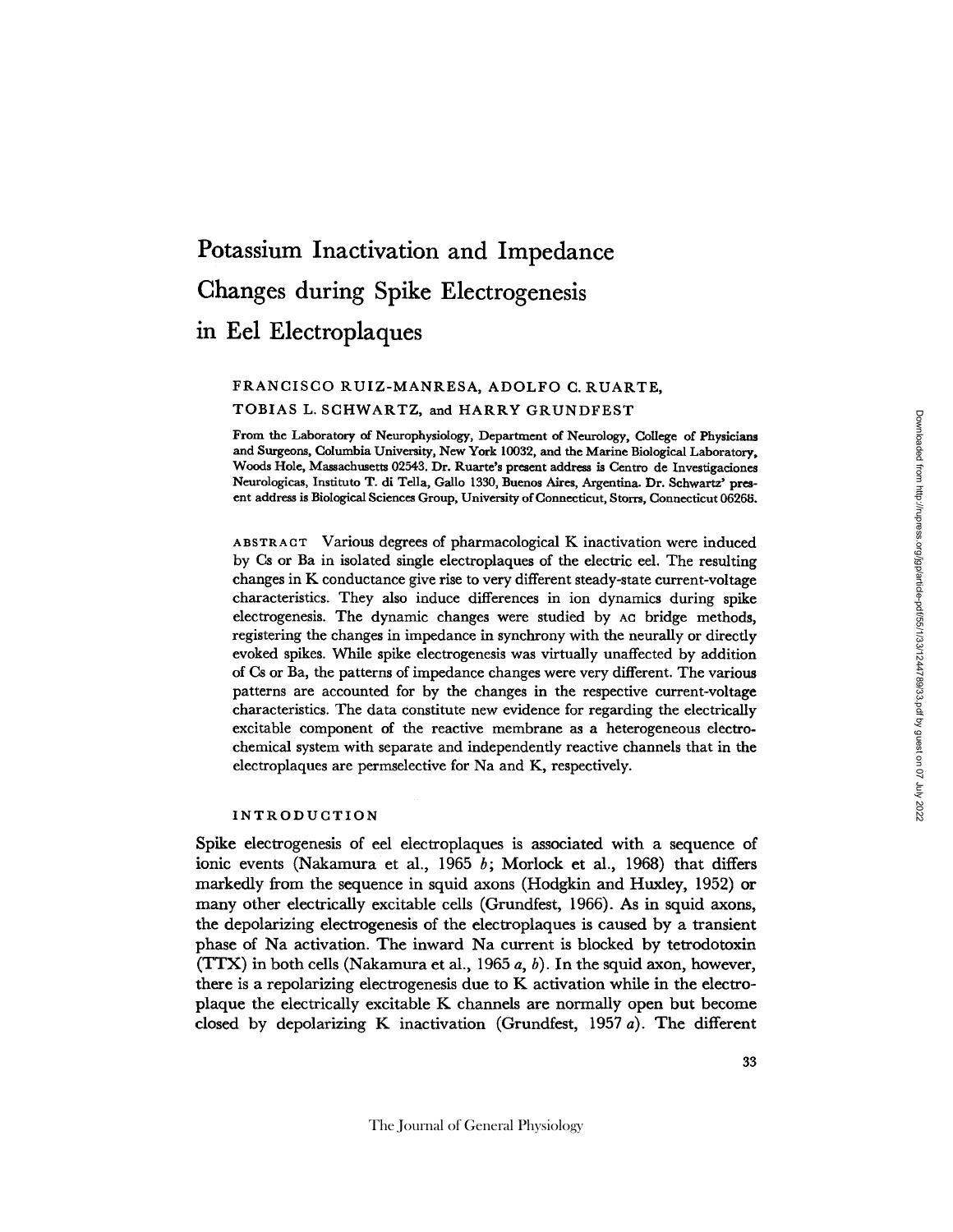kinetics of spike electrogenesis in the axon and electroplaque give rise to different sequences of impedance changes when the cell is inserted into a Wheatstone bridge (Cole and Curtis, 1939; Morlock et al., 1968).

The K channels can also be closed by pharmacological K inactivation (Grundfest, 1961, 1966), and in eel electroplaques this can be achieved with Cs or Rb (Nakamura et al., 1965 b) or, as will be shown in the present work, even more readily with Ba. Furthermore, K inactivation may be complete or only restricted, depending upon the experimental conditions. The different states of the K conductance channels should lead to different patterns of impedance change during spike electrogenesis and the data might provide some additional insight into the nature and properties of the permselectivity of excitable membranes. Further analysis of the behavior of so extreme a variant of electrically excitable, spike-generating membrane as that of the eel electroplaque might thus produce some useful evaluations of the various theoretical explanations of the ionic mechanism of bioelectrogenesis. The experiments to be described were done with these purposes in mind.

#### METHODS

Single electroplaques were dissected from slices of the Sachs organ and mounted in a chamber somewhat modified from that described in earlier work (Nakamura et al., 1965  $b$ ; Morlock et al., 1968). The cell and chamber formed one arm of an AC Wheatstone bridge which was driven by 10 K Hz sine waves. Details of the preparation and instrumentation will be found in the cited references. Spikes were evoked by indirect stimulation (Ahamirano et al., 1955) exciting the nerve terminals on the innervated and reactive caudal membrane by passing a current inward across this surface, or by direct stimulation, outward current being applied to depolarize the electrically excitable membrane. The spikes were recorded differentially against ground by a pair of microelectrodes that straddled the reactive membrane. The spike and the impedance changes that accompany it could be photographed simultaneously (Morlock et al., 1968), but for better photographic results they were photographed superimposed on a single frame during successive sweeps. Experiments were done at room temperature which ranged between 21° and 24°C.

In each experiment control registrations were made with the cell bathed in an *Electrophorus* saline of the following composition (in mm): NaCl 195; KCl 5; CaCl<sub>2</sub> 3;  $MgCl<sub>2</sub> 1.5;$  glucose 10; phosphate buffer 1.15 (pH 7.2). The solution bathing the caudal surface of the cell was then replaced with another in which CsCl or  $BaCl<sub>2</sub>$  was present. The salt was added either to the bathing medium, making the latter slightly hyperosmotic, or the solution was kept isosmotic by removal of KC1 or NaCI stoichiometrically. No differences in the electrophysiological data were observed with the different procedures. Changes in the steady-state current-voltage relations, such as are seen in Figs. 1, 5, and 6, were complete within about 30 see.

The current-voltage measurements were made either from analysis of a sequence of potentials resulting from different applied currents and then plotting the curves, as in Fig. 1, or by superimposing a series of X-Y deflections on the oscilloscope face and photographing the ensemble, as in Figs. 4 and 5.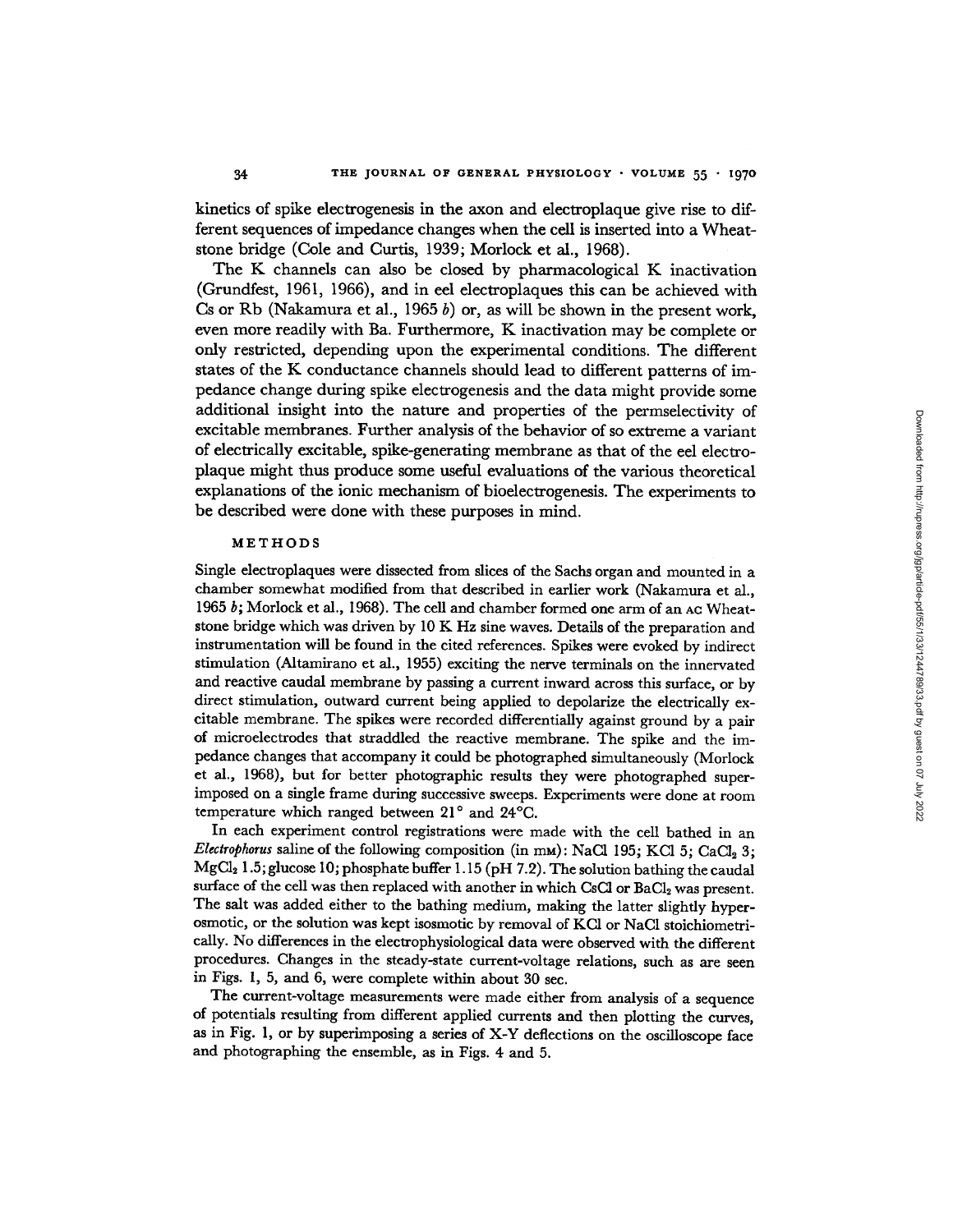#### RESULTS

Figs. 1-3 are taken from one experiment in which the electroplaque was exposed to 5 mM CsC1. The steady-state characteristics of the cell are shown in Fig. 1 A for the control (solid circles) and after applying Cs (open circles). The corresponding values of the membrane (chord) resistance, as a function of the membrane potential, were obtained from the data of A and are plotted in B. In the control this cell had unusually low resistance (about 1 ohm cm<sup>2</sup>) which increased on depolarization to a maximum of about  $12$  ohm cm<sup>2</sup>. As already reported (Nakamura et al., 1965 b; Morlock et al., 1968), the change



FIGURE 1. Steady-state characterisfics of an eel electroplaque in control saline (solid circles) and on addition of 5 mM Cs (open circles). A, currentvoltage relations. B, chord resistance of the membrane as a function of the voltage. Calculated from the data in A. Further description in text.

is ascribed to depolarizing K inactivation. In low concentrations, Cs inactivated only part of the K conductance system. The resting resistance of the cell increased to 8 ohm cm<sup>2</sup>. When hyperpolarizing or depolarizing currents were applied the resistance increased to a maximum of about 14 ohm cm<sup>2</sup>. However, for small depolarizations the resistance first decreased to a minimum of about 3 ohm  $cm<sup>2</sup>$  when the cell was depolarized by some 10 mv. The resistance then increased as the depolarization increased.

The changes in the steady-state characteristic induced by Cs were essentially without effect on the initial inward current (Nakamura et al., 1965; Nakamura and Grundfest, 1965, and unpublished data). This is also seen in the records of Fig. 2, where the amplitude of the neurally evoked spikes was not altered by the addition of Cs. However, the impedance changes that were registered in synchrony with the spikes were markedly altered by the presence of Cs. For the records of Fig. 2 A and D the bridge was hulled. In the control (A) the impedance changes seen during the spike were like those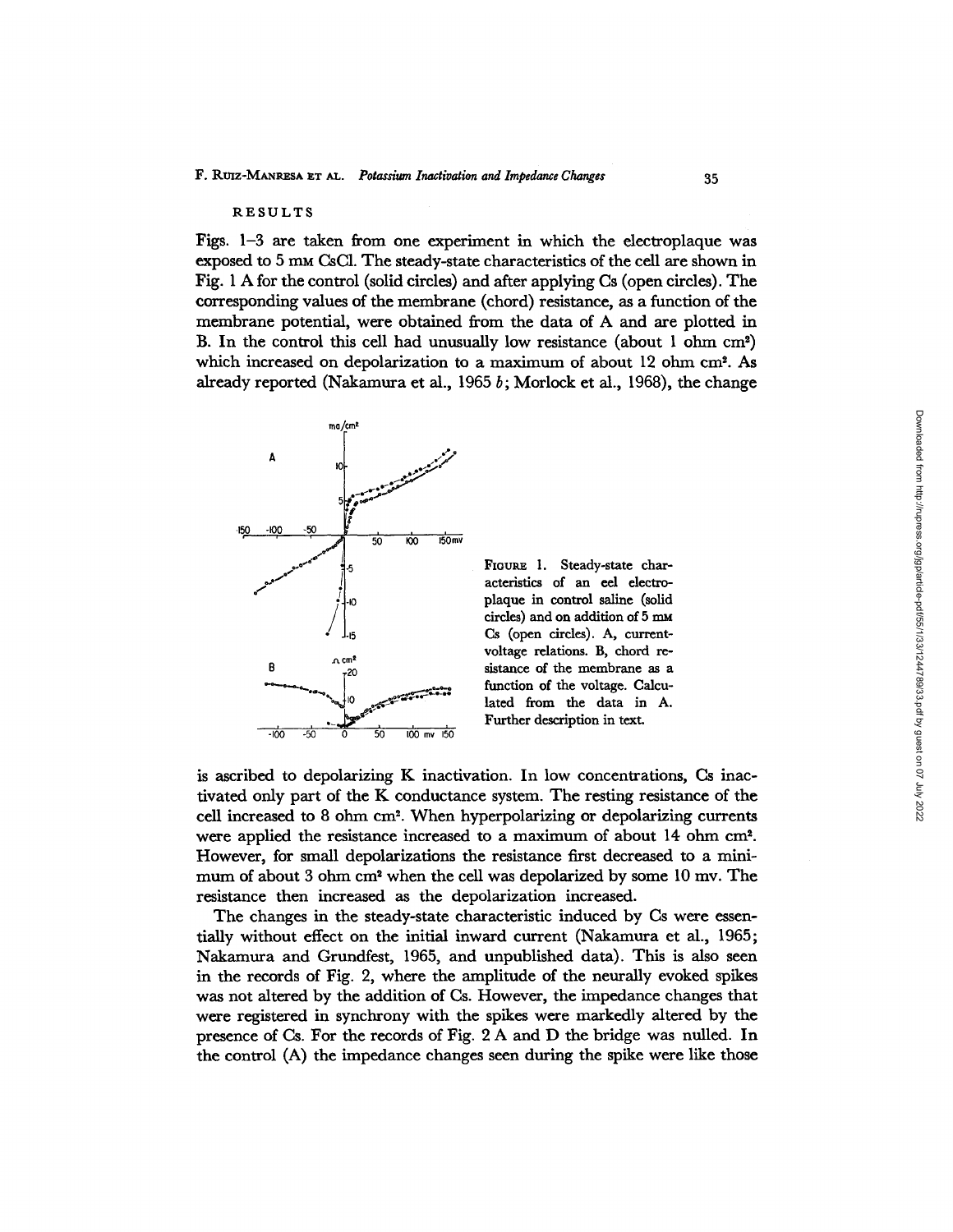described by Morlock et al. (1968). The initial elevation on the impedance trace is indicative of the increased conductance that gives rise to the spike electrogenesis. The return to the resting level while the spike is still near its peak denotes the moment in time when Na inactivation reduces this high conductance just to the level where it compensates for the closure of the K channels by the depolarizing K inactivation that is engendered by the spike itself. The subsequent elevation on the impedance trace denotes the un-



FIGURE 2. Impedance changes during neurally evoked spikes. Same cell as in Fig. 1. A to C, control saline; D to F, Cs added. The bridge output was nulled for A and D. Note the difference in timing of the second elevation in the two registrations. In B and E the bridge was unbalanced so that a decrease in output denotes a decrease in resistance. Note that in B the output corresponding to the second elevation of A was out of phase with that for the first elevation, while in E it was in phase. The difference in phase relations also obtains in C and F when the bridge was unbalanced in the opposite sense.

masking of the high resistance state as the conductance of the Na channels diminished to the low fully inactivated level. Only the conductance of the leak channels now remained to dissipate the charge on the membrane capacity. The high resistance state terminates abruptly when the spike amplitude tails to below about 40 my.

For the control records in B the bridge was unbalanced so that the decreased output during the rising phase of the spike represents an increase in conductance. The failing phase of the spike was then correlated with an increased bridge output, confirming that the two elevations in A are in opposite phase, In C the imbalance was reversed, so that the rising phase of the spike coincided with an increase in bridge output. The falling phase then was correlated with a decreased output.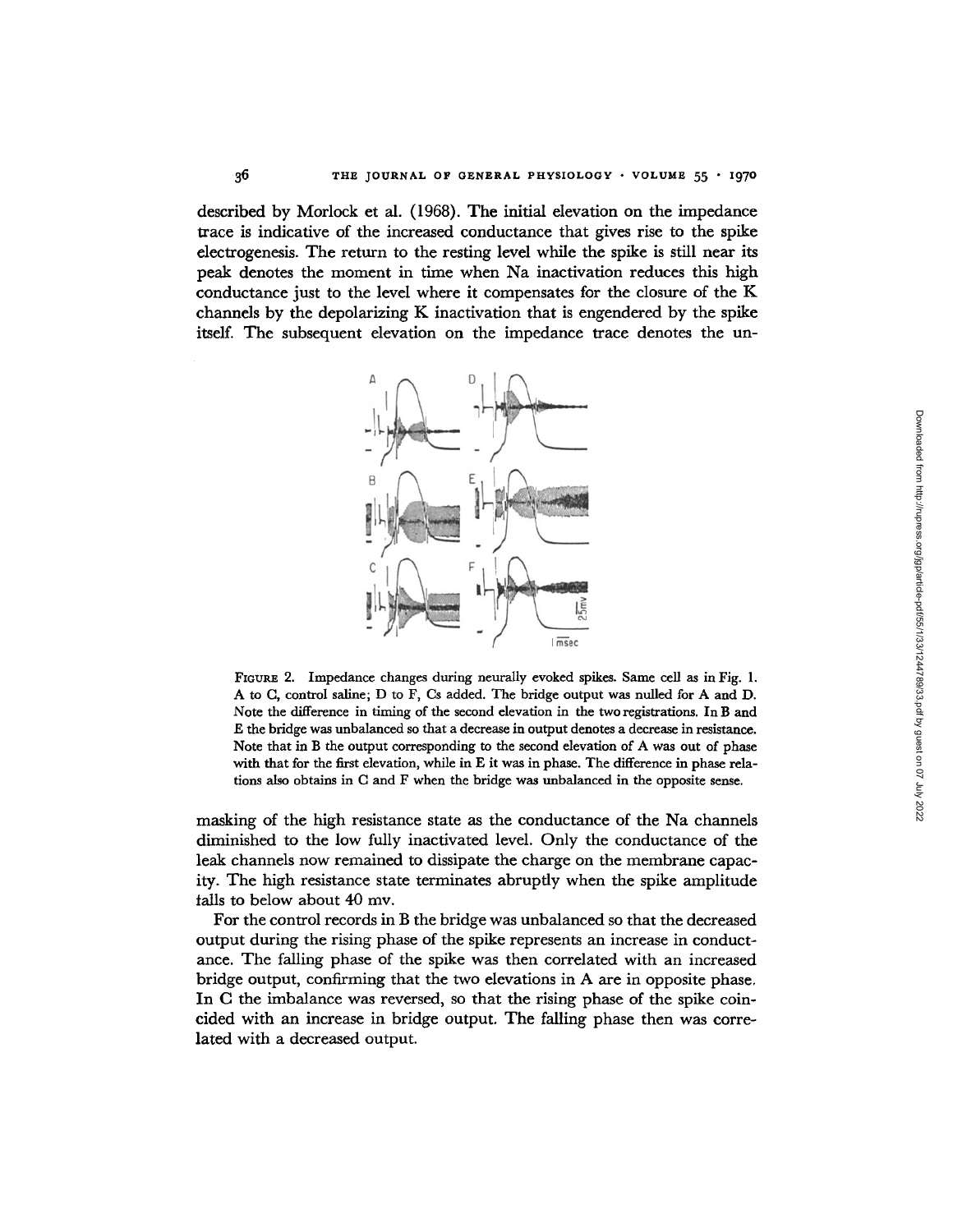After applying Cs the sequence of impedance changes was very different. When the bridge had been nulled at the outset (D), the initial elevation was longer lasting and the impedance trace returned to the base line well after the peak of the spike. The second elevation developed later, reaching its peak when the spike had fallen to about 40 my, and it persisted until the spike had terminated. In E and F the impedance registrations were made with the bridge unbalanced in opposite directions, as in B and C. In both records the late elevation was in phase with the early one, indicating that after applying Cs the impedance change during the falling phase was a decrease in resistance relative to the resting value. Thus, the second impedance change not only developed later, but also was altered in nature, although the spikes were not greatly affected by Cs.



FIGURE 3. Impedance changes during spikes evoked directly, by currents lasting about 10 msec. A and C, control saline; B and D, after adding Cs. Same cell as in Figs. 1 and 2. A and B, strong currents which caused depolarizations of 65 and 80 my, respectively, during the plateau phase after the spike. C and D, weaker stimulating currents were applied. The plateau depolarizations were 15 my and 30 my, respectively. Further description in text.

For the records of Fig. 3 the cell was stimulated directly, with currents lasting about 10 msec. The bridge was nulled for all these registrations. A and C present data for the control and B and D were obtained after applying Cs. The impedance changes depended not only upon the presence or absence of Cs, but also on the amplitude of the stimulating current. The currents were large for A and B, as may be seen from the levels of maintained depolarization after the spike had terminated. The plateau represents a depolarization of 65 mv in A and of 80 mv in B. The impedance change in A is like that shown for the same condition by Morlock et al. (1968). After the brief initial elevation that signals the increased conductance of spike electrogenesis, the bridge output rose to a value that remained steady while the current was applied. This impedance change reflects the high resistance state that was induced by and maintained during the large depolarization. When the cell was exposed to Cs, however, the impedance trace exhibited only the initial elevation. Once this had terminated the bridge output remained essentially null (B).

For the control recording in C the applied current was barely threshold. The spike developed after a latency lasting almost 2 msec. During the latency the membrane was depolarized by about 15 mv, and the same level was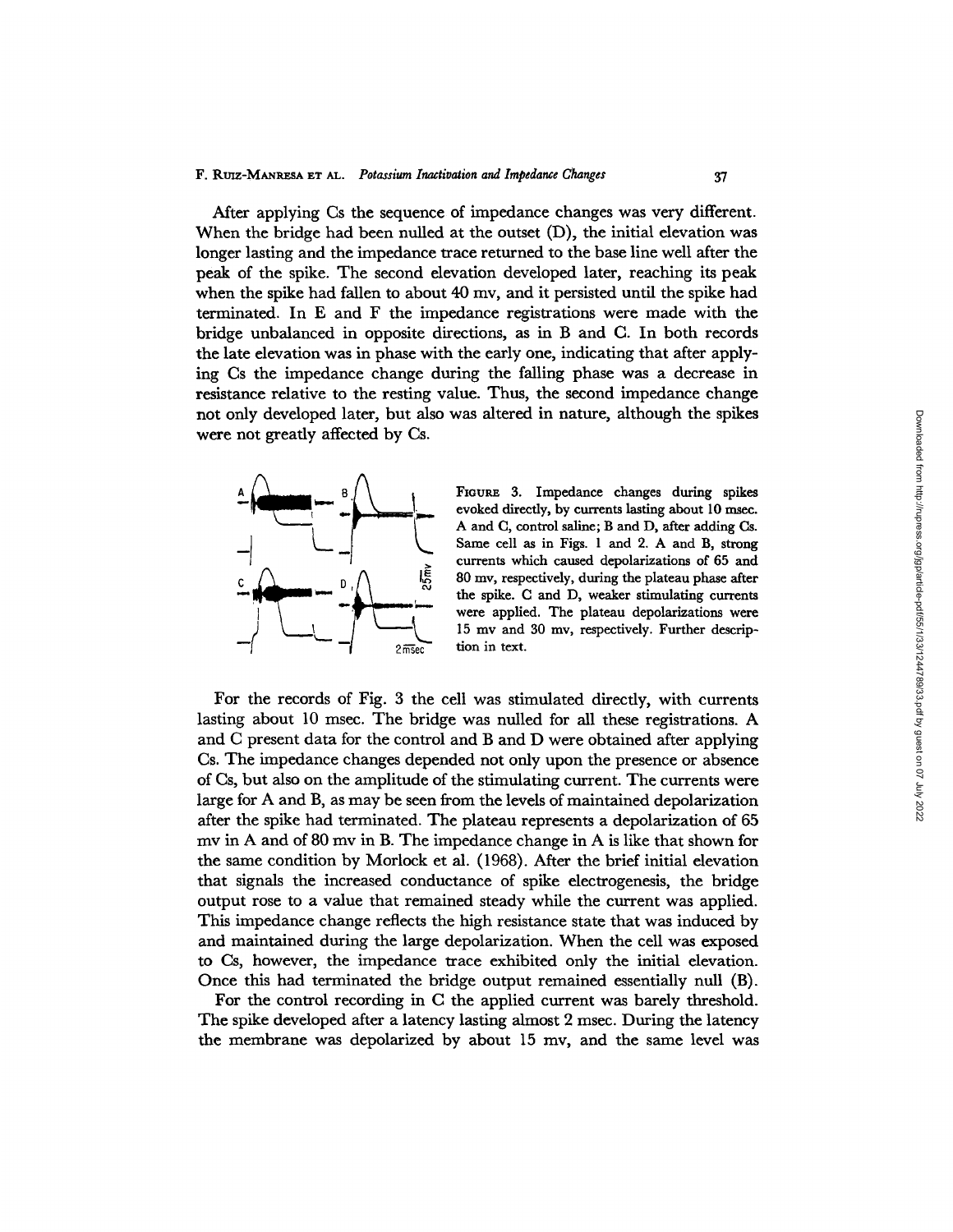attained during the plateau after the spike. During the initial depolarization the impedance trace registered an output which increased briefly during the rising phase of the spike. During the falling phase of the spike and the subsequent plateau the output exhibited two levels. At first it was as high as in the second elevation in record A. It then fell to the same level as during the latency before the spike had been evoked. This level persisted as long as the cell was depolarized by the applied current. For D the current was somewhat larger, so that the spike developed with little latency and the plateau after the spike was a depolarization of 30 my. The transient initial output of the bridge was followed by a rather prolonged period during which the bridge was nearly in balance, but during the plateau there was a small, persistent imbalance representing an increased conductance relative to the resting level.

The various impedance registrations in Figs. 2 and 3 are readily explained by the steady-state measurements of Fig. 1. The resting resistance was at a minimum in the control. Depolarization induced a rise in resistance, but during the spike this was masked transiently by the increased conductance due to Na activation. However, the high resistance state was disclosed by the increasing Na inactivation. In the condition of Fig. 3 A the cell was maintained in the high resistance state after the spike had terminated, since the applied current depolarized the cell strongly. During the neurally evoked spikes (Fig. 2 A-C) this state persisted only while the potential of the spike was above about 40 mv. Thereafter, the increase in conductance acted regeneratively to return the membrane conductance to its resting state (Motlock et al., 1968).

In the condition of Fig. 3 C the depolarization by about 15 my before a spike was evoked induced a rise in the resistance from about  $1 \text{ ohm cm}^2$  to about 3 ohm cm<sup>2</sup>. The rise in bridge output was almost instantaneous, confirming the conclusion (Nakamura et al., 1965 b; Morlock et al., 1968) that depolarizing K inactivation develops rapidly, within at most  $100-200$  usec. The next elevation, which coincided with the rising phase of the spike, denoted the increased conductance of the latter. The depolarizing spike electrogenesis then induced the high resistance state which caused the large subsequent elevation in bridge output. When the spike ended and the potential returned to a steady depolarization of about 15 my, the output fell to the same level as during the latency before the spike.

The changes that were induced by Cs stem from the fact that the resting resistance of the cell had increased to about 8 ohm cm<sup>2</sup>. Thus, when the bridge was nulled for the neurally evoked spike (Fig. 2 D), the initial elevation exhibited the full time course of the Na activation. After Na inactivation had terminated the high conductance the membrane resistance became somewhat higher than during the resting state, but the nonlinear properties of the bridge configuration (Morlock et al., 1968) precluded a faithful reflection of this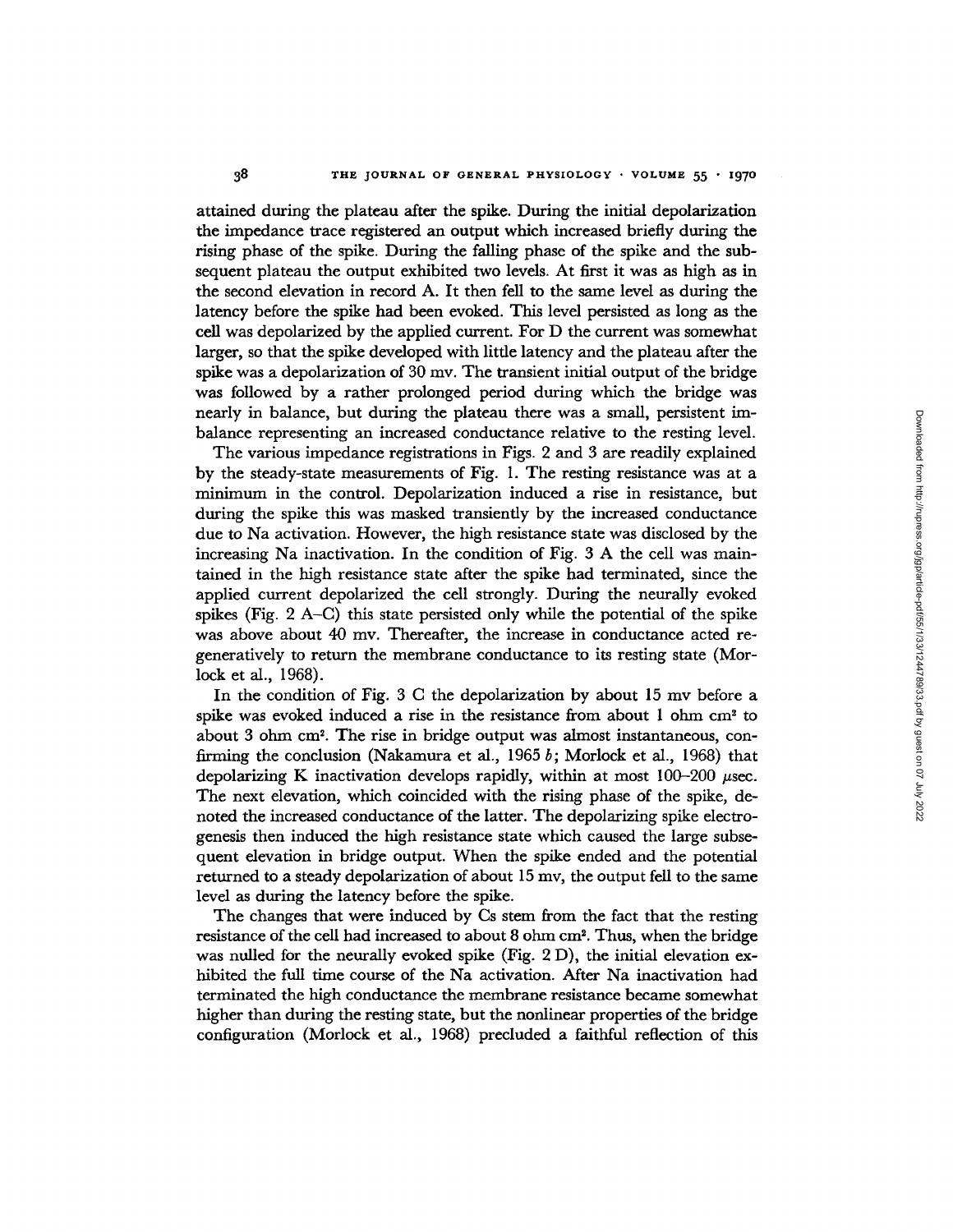increase. However, as the membrane potential fell back toward the resting value the steady-state resistance decreased. When the depolarization decreased below about 40 mv, the resistance became lower than in the resting state and it remained lower until the membrane was repolarized.

When a large current was applied so as to maintain the cell depolarized by about 80 mv (Fig. 3 B), the resistance during this plateau was about the same as in the resting state for which the bridge had been hulled. Thus, only the initial elevation is observed in the impedance trace of Fig. 3 B. However, when the cell was kept depolarized by only about 30 my (Fig. 3 D), the resistance during the plateau was lower than in the resting cell. The late and maintained elevation in the impedance trace reflects this and represents a decrease of impedance relative to the resting state, as in Fig. 2 D.

Figs. 4-6 are from an experiment on another cell that was treated with 5  $rm K$  Cs (Fig. 4) and then with 2.5  $rm K$  Ba (Fig. 5). Direct oscillographic registrations of the steady-state characteristics are shown for the control (Fig. 5 A), as well as for the two experimental conditions. In these presentations the spikes evoked by the applied currents are also registered as excursions to the right of the steady-state points. The resting potential was -84 my in the control, and  $-82$  my in Cs and Ba. The spikes were also essentially unaffected in the course of the experiment.

The resting resistance of this cell was  $5$  ohm  $cm<sup>2</sup>$  in the control and during depolarization it increased to about 8 ohm  $cm<sup>2</sup>$ . In Cs the resting resistance increased also to about 8 ohm cm<sup>2</sup> and remained essentially at this value in the hyperpolarizing quadrant. For small depolarizations the resistance decreased to about  $5 \text{ ohm cm}^2$ , but with larger depolarizations there was a rise in resistance again to a maximum of about 8 ohm  $cm<sup>2</sup>$ . In 2.5 mm Ba the characteristic became linear over the entire range of applied currents and the high resistance  $(9 \text{ ohm cm}^2)$  denotes that the K channels are fully inactivated. The impedance registrations with the cell in Cs and Ba showed striking differences that are, however, predictable from the respective steady-state characteristics. During spikes evoked neurally, or by brief direct stimuli in the presence of Cs (Fig. 4 B and C), the impedance traces showed the two elevations that were described and analyzed in connection with the records of Fig. 2 D-F. In Fig. 4 D a depolarizing current lasting 12 msec but too weak to evoke a spike was applied and the depolarization at the plateau was 14 my. The resistance decreased from its resting value in Cs, and the bridge imbalance thus represents a decrease in impedance from the level for which the bridge was nulled. A slightly stronger stimulus was applied in E and the plateau after the spike was a depolarization of 27 my. The resistance during the plateau still was lower than that of the resting cell and again the bridge imbalance denotes a decrease in resistance relative to that of the resting cell. When a strong stimulus was applied so that the plateau after the spike was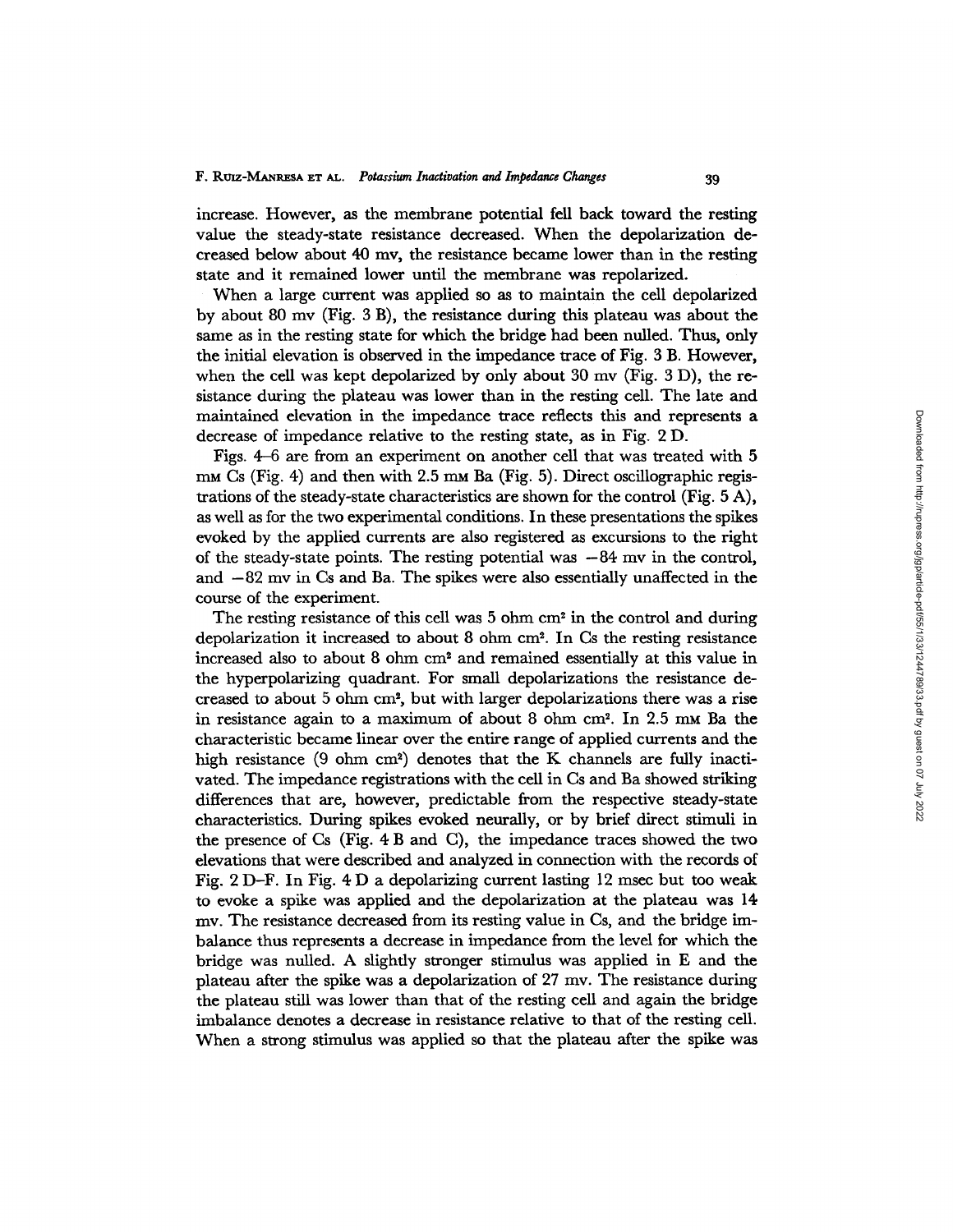115 mv, full K inactivation was induced and only the initial elevation was seen on the impedance trace.

The very different effects of Ba on the impedance changes (Fig. 5 C-E) also reflect the change which this agent induced in the steady-state characteristic (Fig. 5 B). Only the initial change in impedance associated with the



FIGURE 4. Another cell, measurements after addition of 5 mm CsCl. A, current-voltage relations elicited by a series of applied pulses, registered by multiple exposure. The data of this recording are replotted as the middle graph in Fig. 6. The brief deflections to the right of the steady-state line are the registrations of the spikes evoked by the suprathreshold currents measuring the I-V characteristic. B, impedance changes during the neurally evoked spike are like those seen in Fig. 2 D. C, spike evoked directly by a brief but strong depolarizing current. The earliest part of the impedance registration was lost by blocking of the bridge channel, but the remainder clearly resembles that in B. D to F, pulses of increasing strength, all lasting about 19 msec. D, the weak current caused a depolarization of only 14 my, below threshold for the spike. The conductance during the depolarization was above that of the resting level, as predicted from the characteristic in A. E, stimulus was now above threshold, causing a depolarization of 27 mv during the plateau. This depolarization was also associated with an increased conductance which became manifest as the spike declined from the large depolarizations that had induced K inactivation. F, the strong stimulus caused a depolarization of 115 mv after the spike. K inactivation was maintained during the plateau, and only the initial conductance increase is seen in the impedance registration.

rising phase was observed no matter how the spike was evoked. The low concentration of Ba had induced complete pharmacological K inactivation over the full range of the characteristic. Thus, there was only one electrically excitable component remaining in the spike electrogenesis, that of the Na channels.

The records for the characteristics of this cell under the three different experimental conditions (Figs.  $4 A$ ,  $5 A$  and B) are replotted in Fig. 6 so as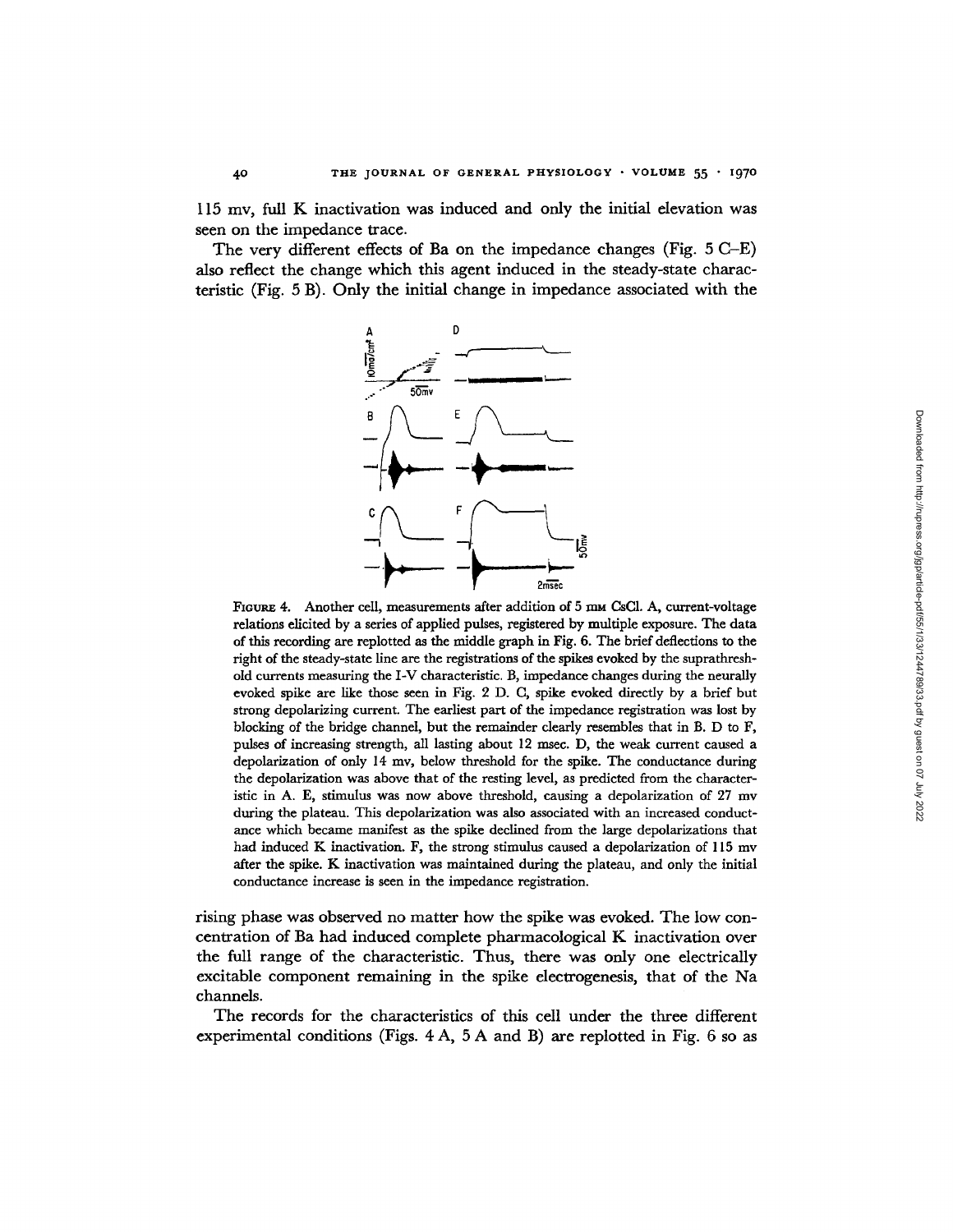to provide comparative data on the effects of the agents on various membrane properties. The measurements are tabulated in Table I. The leak conductance  $(G_L)$  was measured from the slope of the characteristic at large depolarizations and from the identical slope which developed in the hyperpolarizing quadrant on addition of Cs or Ba. The maximum steady-state conductance  $(G_L + G_{\overline{K}})$  was measured from the slope of the characteristics for small depolarizations. It was almost identical in the control and in Cs, but, of course, in the Ba the slope yielded only  $G_L$ .  $G_K$  was determined as the difference between the high and low slope values. The peaks of the spikes in the records fall on a line which is designated  $G_L + G_{\text{Na}}$  and represent the



FIGURE 5. Effects of Ba (2.5 mm). Same cell as in Fig. 4. A and B, current-voltage relations in the control saline (A), and after adding Ba (B). Note the conversion of the curved steady-state characteristic in A into a straight line by Ba, indicating complete pharmacological K inactivation. The slope is identical with that of the strongly depolarized region in A. Spike electrogenesis was unchanged and the deflections to the right of the steady-state lines denote their amplitudes at different values of membrane voltage. C to E, responses evoked in the presence of Ba. Only the initial elevations developed in all three records during responses evoked neurally (C) by a brief direct stimulus (D) and by a current lasting 19 msec which depolarized the ceil by 130 mv (E). The strong currents for the direct stimuli transiently blocked the bridge registrations and the early parts of the initial elevations are lost.

conductance during the peak of the spike. In these measurements  $G_{N_{\text{A}}}$  is not necessarily the maximum Na conductance. The  $G_{N_{\alpha}}$  term could be determined by subtraction. The potential at which the two lines cross is the "reversal potential" for the spike and approximates  $E_{N,a}$ . For all three conditions the measurements of most of the parameters (Table I) were close. The values fall within the range of the previous measurements by Nakamura et al. (1965 b) and Morlock et al. (1968). However,  $E_{\text{Na}}$  appeared to decrease progressively in the course of the experiment. The value for  $G_{N_{\text{A}}}$  was higher in Cs. That  $E_{N_s}$  should decrease is not unexpected. The influx of Na during each spike must be rather large (Nakamura et al.,  $1965 b$ ) and, if the presumed Na pump activity decreases with deterioration of the cell, a considerable amount of Na may accumulate intracellularly. The effect of Cs on  $G_{N_{\text{A}}}$ in this cell is not explained by the available data.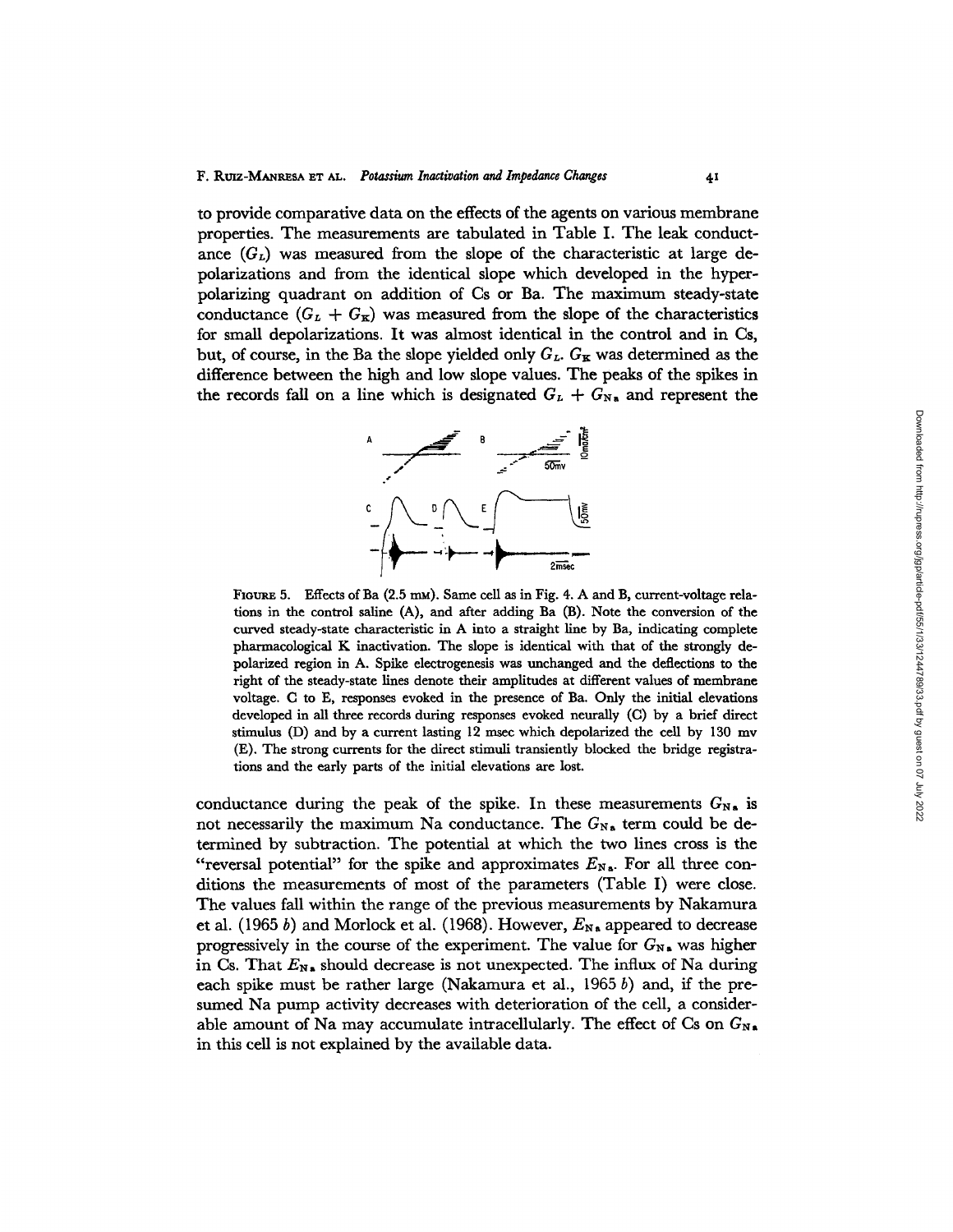

FIGURE 6. Characteristics of the same cell as in Figs. 4 and 5 replotted from the records of Figs.  $4 \text{ A } (Cs)$ ,  $5 \text{ A } (C)$ ,  $4 \text{ A } (Cs)$ , and  $5 \text{ B } (Ba)$ . Open circles, peaks of the spikes; solid circles, steady-state values. Dotted vertical line is absolute zero. The region of lowest slope which in C is seen only for large depolarizations also occurs in the hyperpolarizing quadrant in Cs and throughout the steady state in Ba. This slope represents the leak conductance,  $G_L$ . Note that in Ba the I-V relation is linear over the range,  $-200$ to 100 my. The higher slope for small depolarizations in Cs and in C for the hyperpolarizing quadrant, as well, is  $G_L + G_K$ . The slope of the lines connecting the peaks of the spikes is  $G_L + G_{\text{Na}}$ . The crossing between this line and that for  $G_L$  is the reversal potential for the spike, approximating the sodium potential,  $E_{\text{Na}}$ . Further description in text and in Table I.

TABLE I SUMMARY OF THE PARAMETERS OF AN ELECTROPLAQUE IN THE CONTROL MEDIUM, IN Cs, AND IN Ba

|                                             | Control | $5 \text{ }\mathrm{m}$ $\mathrm{C}_{2}$ | $2.5$ mm Ba | Average |
|---------------------------------------------|---------|-----------------------------------------|-------------|---------|
| $G_L$ , mho/cm <sup>2</sup>                 | 0.12    | 0.12                                    | 0.11        | 0.12    |
| $G_L + G_K$ , mho/cm <sup>2</sup>           | 0.20    | 0.22                                    | —*          | 0.21    |
| $G_{\rm K}$ , mho/cm <sup>2</sup>           | 0.08    | 0.10                                    | —*          | 0.09    |
| $G_L + G_{\text{Na}}$ , mho/cm <sup>2</sup> | 0.24    | 0.37                                    | 0.26        | 0.29    |
| $G_{\text{Na}}$ , mho/cm <sup>2</sup>       | 0.12    | 0.25                                    | 0.15        | 0.17    |
| $RP.$ mv                                    | $-84$   | $-82$                                   | $-82$       | $-83$   |
| Threshold, mv                               | 26      | 28                                      | 32          | 29      |
| $E_{\rm Na}$ , mv                           | $+111$  | $+85$                                   | $+78$       | $+91$   |

\* Omitted from the average.  $G_K$  is 0 in the presence of Ba and  $G_L + G_K = G_L$ .

#### DISCUSSION

*Pharmacological K Inactivation* Cs and Rb induce pharmacological inactivation in eel electroplaques (Nakamura et al., 1965  $b$ ) and, as shown in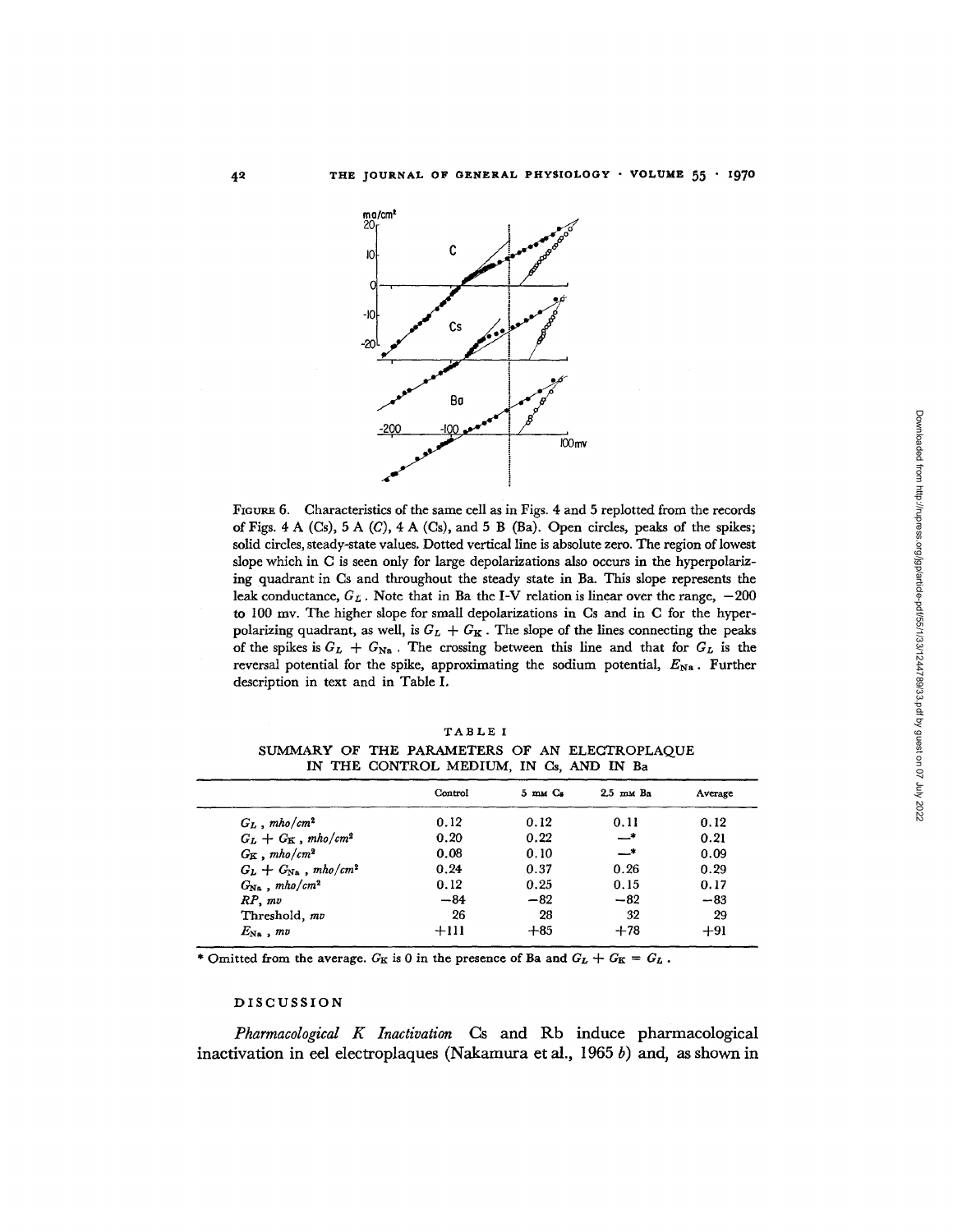the present work (Fig. 5), Ba also induces this state. Raising  $Ca$  to 30 mm or 10 times the normal level is without effect (Nakamura and Grundfest, 1965, and unpublished data). Cs also induces K inactivation in crustacean muscle fibers (Gainer et al., 1967; Ozeki et al., 1966). Rb induces K inactivation in muscles of frog (Adrian, 1964) and lobster (unpublished data). Ba has a wider range of action. In addition to causing K inactivation in various arthropod muscles it can also contribute to the depolarizing electrogenesis (Fatt and Ginsborg, 1958; Reuben et al., 1961; Werman and Grundfest, 1961; Werman et al., 1961). In eel electroplaques it also blocks the electrically excitable Na channel, but more slowly than it affects the K channels. Tetraethylammonium, which induces K inactivation in very many ceils, is without effect in eel electroplaques (unpublished data).

The changes in membrane resistance induced by low concentrations of Cs or Rb--an increase for inward currents and a decrease for outward--suggest that the pharmacological inactivation by these cations may result from obstruction of the reactive K permselective channels. Inward current would drive the Cs or Rb into the channels, while outward current would drive them out and make the channels available for K efflux. Complete block of the channels by Ba might be explained by the larger electrostatic charge of these divalent cations. However, it seems fruitless to speculate further upon the mechanism of the pharmacological inactivation in the absence of data regarding the molecular structure of the excitable membrane and the changes that the latter might undergo during excitation. It is noteworthy that Sr, Ca, and Mn, divalent cations which have larger or smaller ionic radii than Ba, do not induce pharmacological K inactivation (unpublished data).

*Impedance Changes and the Form of the Spike* Even under normal conditions the impedance changes of eel electroplaques are unusual if compared with similar data on squid or amphibian axons. They become even more unusual when the ion dynamics during spike electrogenesis of the electroplaque are altered by pharmacological K inactivation. Nevertheless, these changes are readily predictable from the changes that the agents induce in the steady-state characteristics. Despite these changes there is little effect on the form of the spike and none on its amplitude. These findings are in accord with the conclusion (Morlock et al., 1968) that the inward Na current of the electrogenesis is returned in the main across the passive "leak" resistance. The Na current calculated from a combination of impedance and phase plane data lasts about 2.5 msec (Morlock et al., 1968). In the present work the impedance data indicate that the conductance increase lasted about 1.5 msec. However, the bridge is highly nonlinear in the configuration used for these measurements (Morlock et al.,  $1968$ ) and 1.5 msec is therefore the shortest duration. Furthermore, the spikes of the electroplaques vary considerably in form and duration and these variations undoubtedly reflect differences in dynamics of ion movements from cell to cell.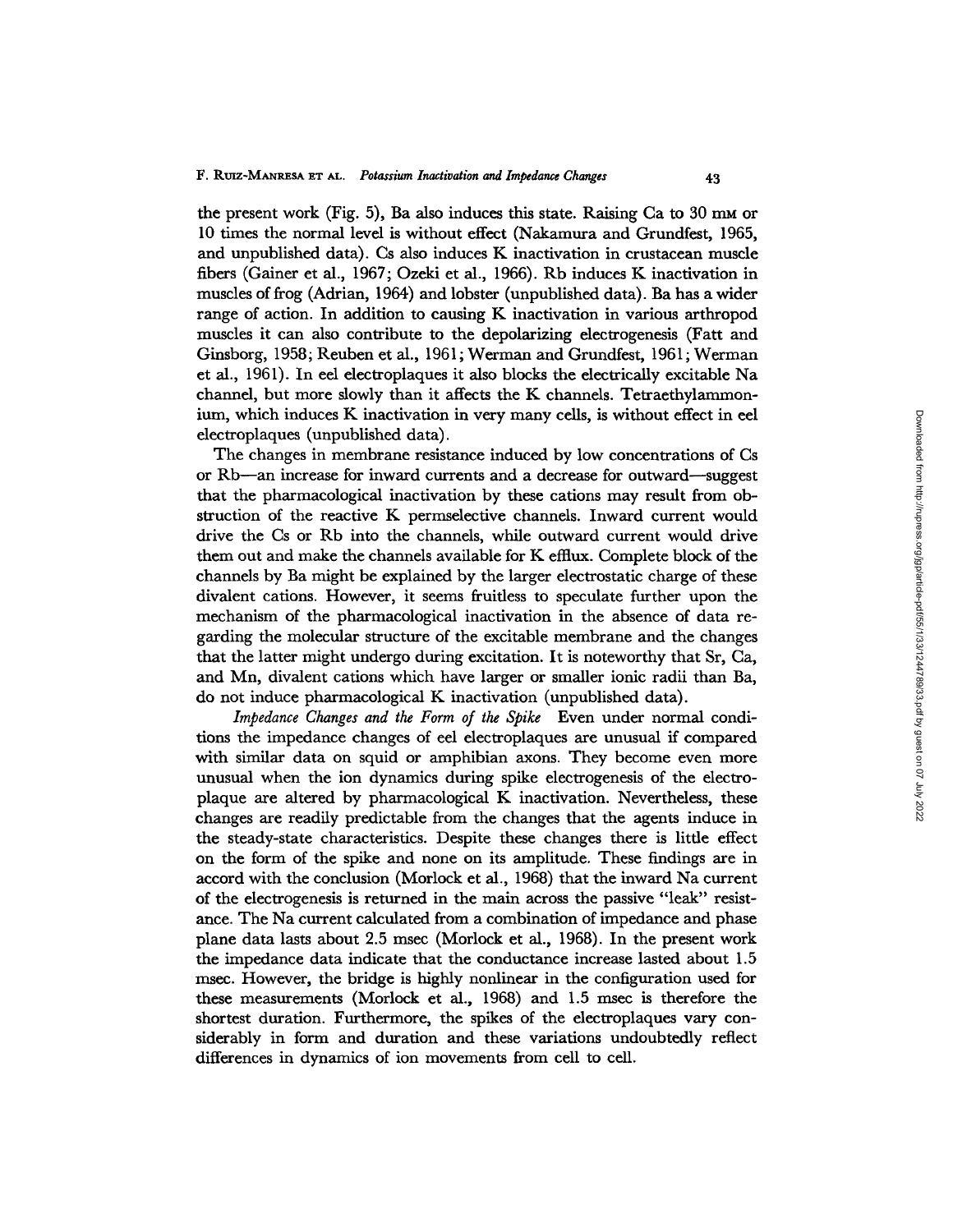*Theoretical Implications* In the present work as well as in earlier studies (Nakamura et al., 1965 b; Nakamura and Grundfest, 1965, and unpublished data) elimination of K conductance channels did not affect spike electrogenesis. On the other hand, the elimination of Na activation by TTX, saxitoxin, or procaine or by substitution of impermeant cations for Na blocks the inward Na current and spike electrogenesis, but does not alter the steady-state characteristic which is determined by the parallel conductance pathways for leak  $(G_L)$  and K  $(G_R)$  channels. The present data reenforce the conclusion that the reactive and permselective Na and K channels are independent entities. The K channels could be closed completely or partially without affecting spike electrogenesis. Still more significant in this connection is the finding that when the K channels were in part closed by Cs they could be reopened by small depolarizations. In other words, the membrane could exhibit depolarizing K activation as well as inactivation. The activation developed at very low membrane depolarizations and thus could occur before as well as simultaneously with the Na activation. Also important for theoretical concepts is the finding that K inactivation can precede the onset of Na activation.

According to the Hodgkin and Huxley model (1952), spike electrogenesis is due to the interplay of two activation processes, for Na and K, respectively. These processes might be mediated by separately reactive and permselective sets of channels (Grundfest, 1957 b, 1961), or, as Mullins (1956, 1959, 1968) has suggested, by a single system of channels that react with sequentially variable permselectivity, first for Na and then for K. In eel electroplaques there is only one activation process under normal conditions. Furthermore, the reactive K channels, which normally in the electroplaque undergo inactivation, do not exhibit this change in an obligatory sequence. During the normal synaptic excitation of the electroplaques the K inactivation either occurs simultaneously with, or follows close upon Na activation, but under various experimental conditions the K inactivation can be permanent, it may precede the Na activation, or the latter can itself induce some K activation. The membrane conductance can vary a great deal in the resting cell (Fig. 1 and Table I), depending upon the proportion of the reactive K channels that are open. Nevertheless, spike electrogenesis and the Na conductance system are not markedly altered by the large changes in K conductance. Thus, the present evidence strongly favors the existence of two reactive channel systems. There is no reason to believe that the duality of the channel mechanisms does not apply to other excitable cells in which spike electrogenesis is evoked by depolarizing Na activation.

In other cells more than two channel systems might be involved in spike electrogenesis (Grundfest, 1961, 1969). This appears to be the case with some of the cells that generate spikes by influx of both Na and Ca (Geduldig and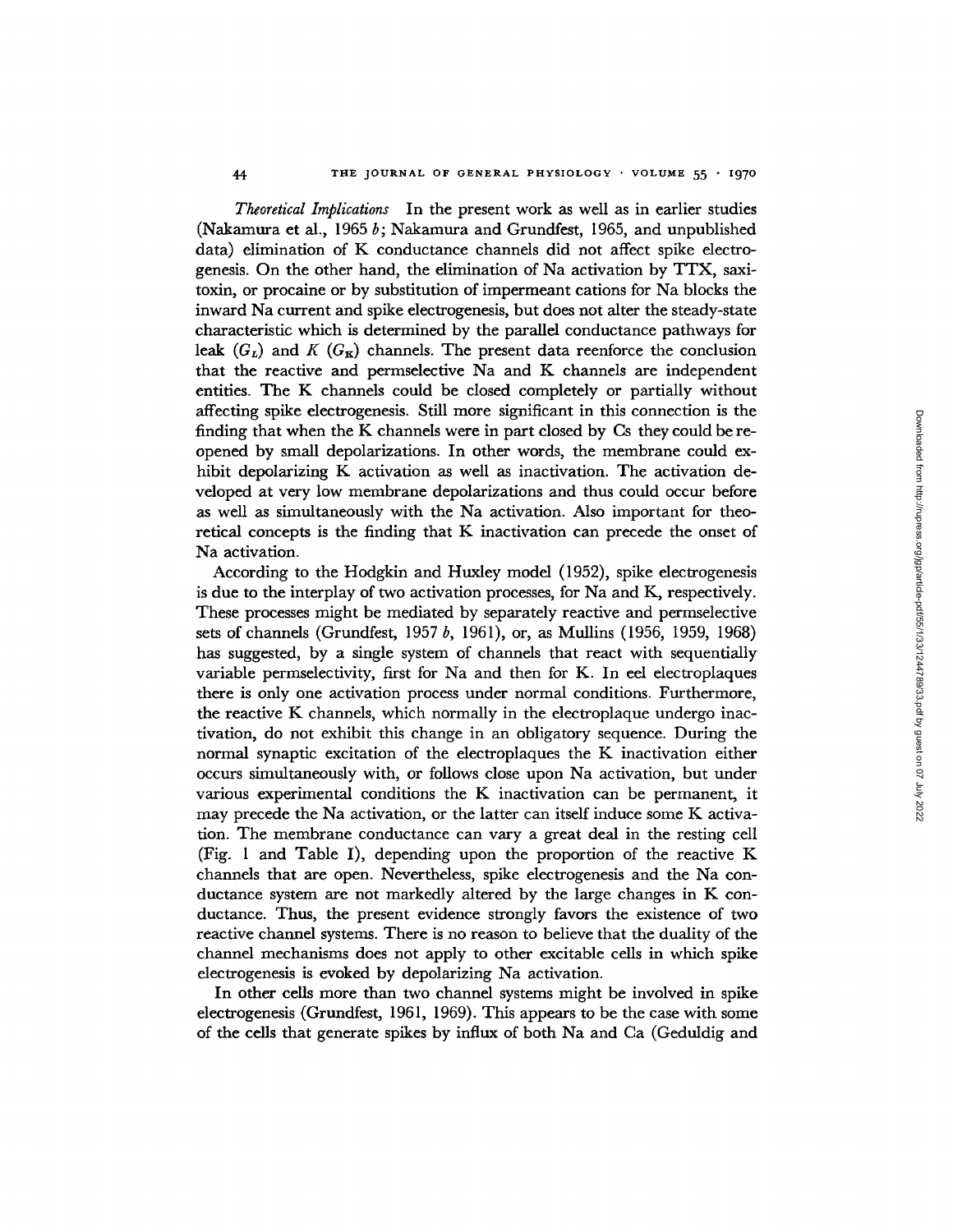Junge, 1968; Hagiwara and Nakajima, 1966; Rougier et al., 1969). However, under appropriate experimental conditions it is also possible to generate spikes by an increased conductance for a single ion species that normally induces repolarizing, rather than depolarizing electrogenesis. The K spikes of *Tenebrio* muscle fibers (Belton and Grundfest, 1962) or the C1 spikes of *Rajid* electroplaques (cf. Grundfest, 1967) provide such examples.

The present data also bear on another theoretical question, whether the eleetrogenic cell membrane is to be regarded as a heterogeneous or a homogeneous electrochemical system. The differences between the two models have been discussed by Finkelstein and Mauro (1963), who noted that the "divided equivalent circuit" which constitutes the Hodgkin and Huxley model implies a heterogeneous membrane since the model assumes independently reacting ionic conductances with fixed, but different ionic batteries. An alternative model has been proposed by Tasaki (1968) which is based on TeoreU's (1953) development of the homogeneous membrane system as envisaged by Nernst and Planck (MacInnes, 1961). In Tasaki's model the ion fluxes are not separated in time and space. Instead, there is "interdiffusion" and the electrogenesis is described (Tasaki, 1968, p. 56) by a single time-variant conductance  $(g)_t$  and by a single, also time-variant, emf  $(E)_t$ . This formulation is strictly in accord with a homogeneous regime (Finkelstein and Mauro, 1963).

The findings of the present work appear to differ decisively from the homogeneous interdiffusion model. The membrane conductance during the spike of the electroplaque increases only transiently. Subsequently, there may be a marked and well-defined decrease from the conductance of the resting cell, or the conductance may increase, depending on experimental conditions. Nevertheless, the membrane potential varies along an essentially fixed course during the spike electrogenesis. The potential of the spike electrogenesis is insensitive to the changes in K conductance mainly because the K channels contribute very little to the shaping of the spike of the electroplaques (Motlock et al., 1968). There is, indeed, interdiffusion, in the sense that the outward current is carried by the leak channels, which form a high conductance system in the electroplaques (Morlock et al., 1968). This system of channels is electrogenically unreactive and its conductance is fixed.

*Received for publication 28 July 1969.* 

Work in this laboratory is supported in part by funds from the Muscular Dystrophy Associations of America, Inc.; by Public Health Service Research Grants (NB 03728, NB 03270) and Training Grant (BIB 5328) from the National Institute of Neurological Diseases and Stroke; and from the National Science Foundation (GB 6988X).

Dr. Ruiz is a Fellow of the Universidad Central de Venezuela.

Dr. Ruarte was a Fellow of the National Council for Scientific and Technical Research in Argentina. Dr. Schwartz was a Trainee Fellow in Neurophysiology (Grant NB 5328).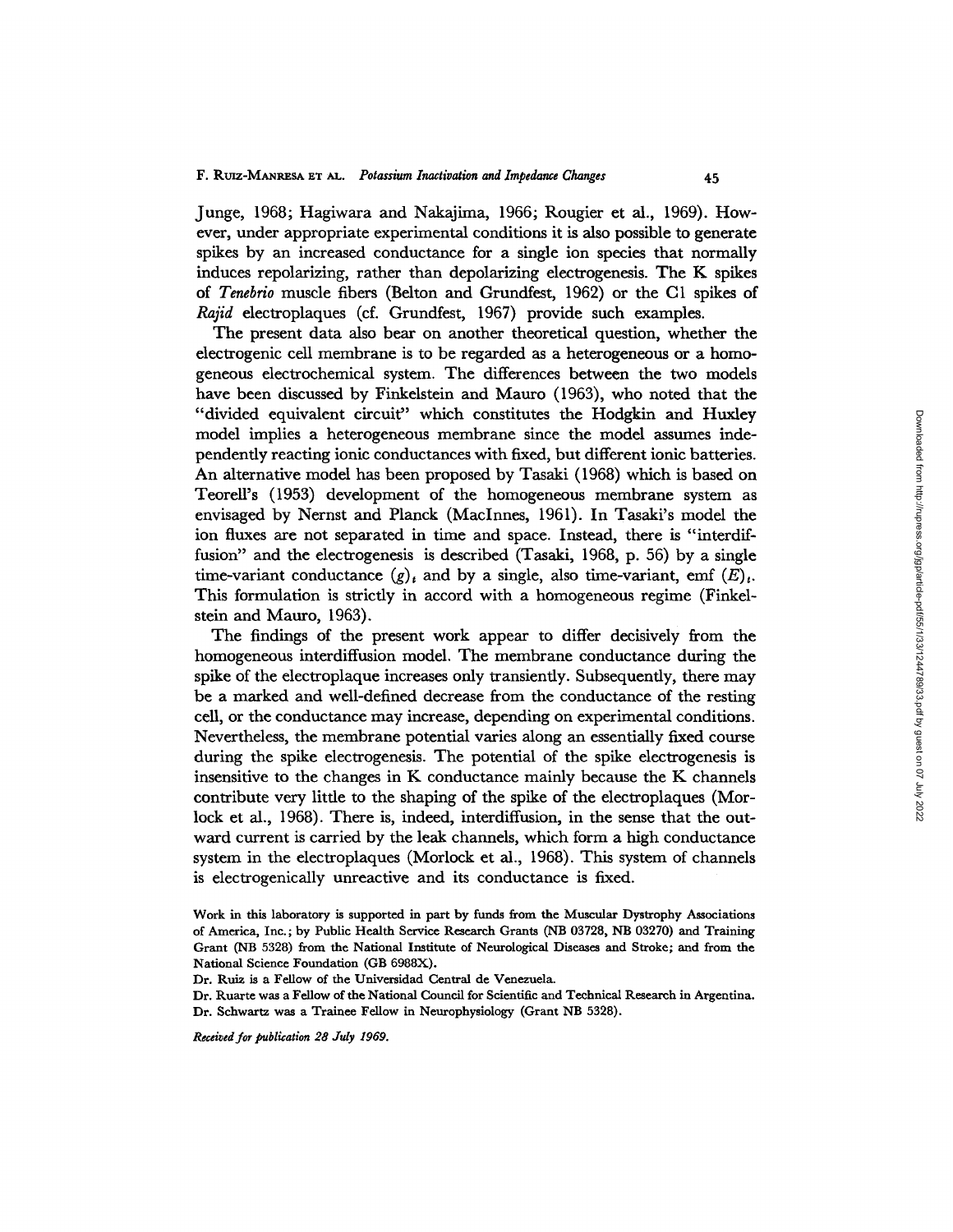#### REFERENCES

ADRIAN, R. H. 1964. The rubidium and potassium permeability of frog muscle membrane. *J. Physiol. (London). 175:134.* 

ALTAMIRANO, M., C. W. COATES, and H. GRUNDFEST. 1955. Mechanisms of direct and neural excitability in electroplaques of electric eel. J. Gen. Physiol. **38:319.** 

BELTON, P., and H. GRUNDFEST. 1962. Potassium activation and K spikes in muscle fibers of the mealworm larva *(Tenebrio molitor). Amer. J. Physiol.* 203:588.

COLE, K. S., and H. J. CURTIS. 1939. Electric impedance of the squid giant axon during activity. *J. Gen. Physiol.* 22:649.

FATr, P., and B. L. GmSBORG. 1958. The production of regenerative responses in crayfish muscle fibres by the action of calcium, strontium *and barium. Jr. Physiol. (London).* 140:59P.

- FINKELSTEIN, A., and A. MAURO. 1963. Equivalent circuits as related to ionic systems. *Biophys.*  $J. 3:215.$
- GAINER, H., J. P. REUBEN, and H. GRUNDFEST. 1967. The augmentation of postsynaptic potentials in crustacean muscle fibers by cesium. A presynaptic mechanism. *Comp. Bioehem. Physiol.* 20:877.
- GEDULDIG, D., and D. JUNGE. 1968. Sodium and calcium components of action potentials in one *Aplysia* giant neurone. *J. Physiol. (London).* 199:347.

GRUNDFEST, H. 1957 a. The mechanisms of discharge of the electric organ in relation to general and comparative electrophysiology. *Progr. Biophys. MoL Biol. 7:1.* 

GRUNDFEST, H. 1957 b. Excitation triggers in post-junctional cells. In Physiological Triggers. T. H. Bullock, editor. American Physiological Society, Washington, D. C. P. 119.

- GRUNDFEST, H. 1961. Ionic mechanisms in electrogenesis. *Ann. N. Y. Acad. Sci.* 94:405
- GRUNDFEST, H. 1966. Comparative electrobiology of excitable membranes. Adv. Comp. Physiol. *Biodum.* 2:1.
- GRUNDFEST, H. 1967. Some comparative biological aspects of membrane permeability control. *Fed. Proe.* 27:1613.
- GRUNDFEST, H. 1969. The excitable electrogenic membrane as a heterogeneous electrochemical system: New evidence. *Israel J. Med. Sci.* In press.
- HAGIWARA, S., and S. NAKAJIMA. 1966. Differences in Na and Ca spikes as examined by application of tetrodotoxin, procaine, and manganese ions. *J. Gen. Physiol.* 49:793.
- HODGKIN, A. L., and A. F. HUXLEY. 1952. A quantitative description of membrane current and its application to conduction and excitation in nerve. *J. Physiol. (London).* 117:500.

MACINNES, D. A. 1961. The Principles of Electrochemistry. Dover Press, New York. 2nd edition.

- MORLOCK, N. L., D. A. BENAMY, and H. GRUNDFEST. 1968. Analysis of spike electrogenesis of eel electroplaquea with phase plane and impedance measurements, *d. Gen. Physiol.* 52:22.
- MtmLms, L. J. 1956. Structure of the nerve cell membrane. *In* Molecular Structure and Function of Neurons. R. G. Grenell and L. J. Mullins, editors. American Institute of Biological Sciences, Washington, D. C. P. 123.
- MULLINS, L. J. 1959. An analysis of conductance changes in squid axons. J. Gen. Physiol. 42:1013.
- MtmLmS, L. J. 1968. A single channel of a dual channel mechanism for nerve excitation. *J. Gen. Physiol.* 52:550.
- NAKAMURA, Y., and H. GRUNDFEST. 1965. Different effects of K and Rb on electrically excitable membrane of eel electroplaques. Abstracts 23rd International Congress Physiological Society, Tokyo. Abstr. 167.
- NAKAMURA, Y., S. NAKAJIMA, and H. GRUNDFEST. 1965 a. The action of tetrodotoxin on electrogenic components of squid giant axons. *J. Gen. Physiol.* 48:985.
- NAKAMURA, Y., S. NAKAJIMA, and H. GRUNDFEST. 1965 b. Analysis of spike electrogenesis and depolarizing K inactivation in electroplaques of *Electrophorus electricus*, L. J. Gen. Physiol. 49:321.